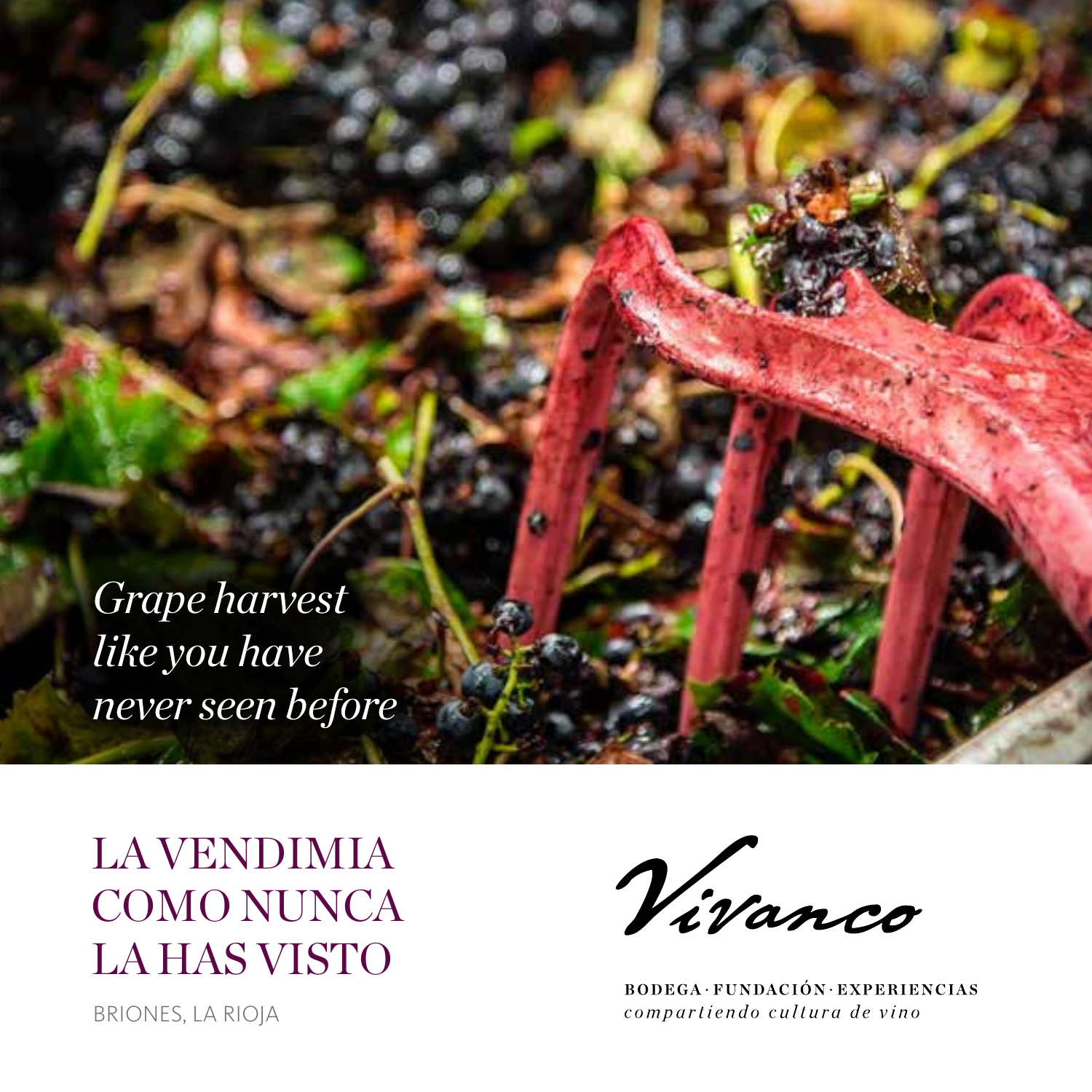## *Harvest in the Garden of Bacchus*

# LA VENDIMIA EN EL JARDÍN DE BACO

#### Incluye: *(It includes:)*

- 1. Práctica de vendimia en el Jardín de Baco  *Grape harvest in the Garden of Bacchus*
- 2. Visita guiada a Bodega  *Winery guided tour*
- 3. Visita por libre al Museo de la Cultura del Vino*. Free tour to the Museum of Wine Culture (not guide tour)*

Visitas en español: De martes a domingo, 12:30 h Sábados: 12:30 y 17 h *Tours in English: Tuesday to Sunday, 15:30 h.*

#### **Precio/Price: 24€**

Promoción reservando en nuestra web:

 $122 \epsilon$ *Only booking on-line in our web*

01/10 a 01/11 *1 October until 1 November*



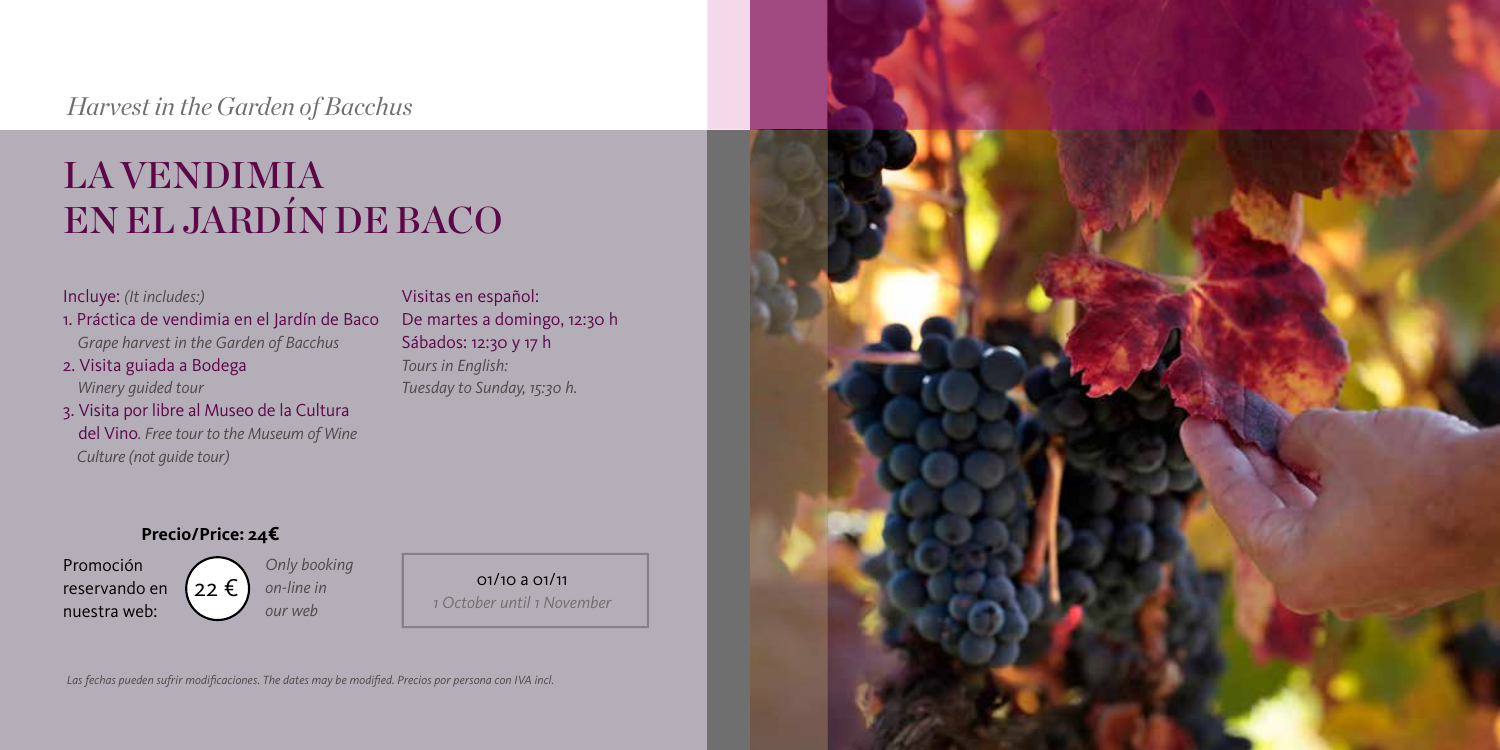## CURSO DE CATA DEL MOSTO AL VINO

*Grape must tasting course*

#### Incluye: *(It includes:)*

- 1. Cata desde el mosto al vino  *Grape must tasting course*
- 2. Visita guiada a Bodega  *Winery Tour*
- 3. Visita por libre al Museo de la Cultura del Vino  *Visit to the Museum of Wine Culture (not guide tour)*

Sábados de octubre **a las 12h** *Every Saturday (October), 12h. am.* *This activity is only done in Spanish. In English, consult.*

**Precio/Price: 38€**

Promoción reservando en nuestra web:

 $35 \in$ *Only booking on-line in our web*

*Las fechas pueden sufrir modificaciones. The dates may be modified Precios por persona con IVA incl.*

# CURSO DE INICIACIÓN A LA CATA DE VINOS

*Beginners' wine tasting course* 

Acércate a un universo de aromas y sabores en nuestro Curso de Iniciación a la Cata de Vinos. Un curso de 2 horas, donde podrás iniciarte en el mundo de la cata con nuestros profesionales. Durante el curso se catarán 7 vinos.

> *This activity is only done in Spanish. In English, consult.*

Sábados de octubre **a las 17:00h** *Every Saturday (October), 17h. am.*

*Discover a universe of aromas and flavours in our Beginners' Wine Tasting Course. A two-hour course to get a start into the world of tasting led by our professionals. 7 different wines are tasted during the course.*



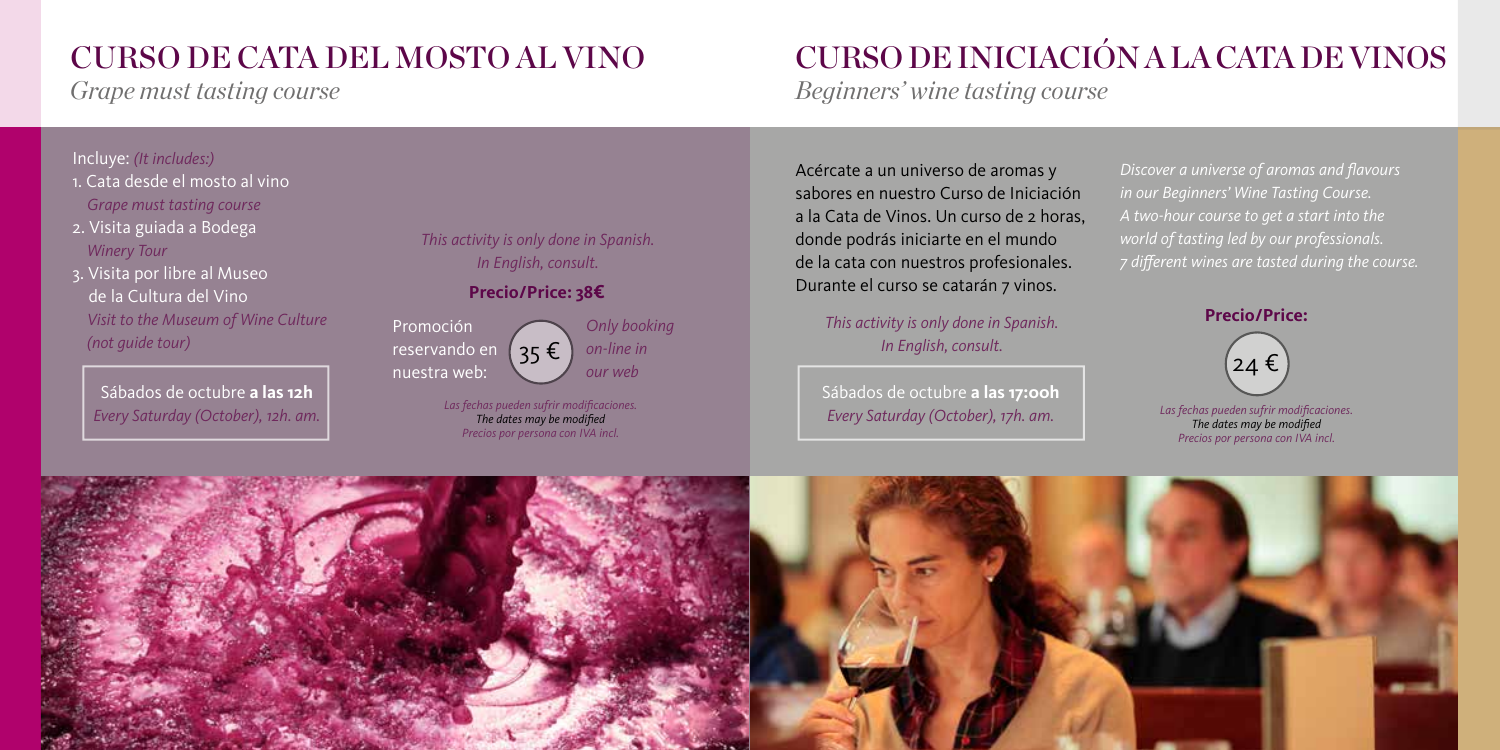### *Harvest Festival*

# LA FIESTA DE LA VENDIMIA

#### Incluye: *(It includes:)*

- 1. Explicación en el viñedo y práctica de vendimia.
	- *Explanation in the vineyard and picking practice.*
- 2. Pisado de uvas.

 *Grape treading.* 

- 3. Almuerzo con productos típicos riojanos acompañados de nuestros vinos.  *Luncheon with typical Rioja products accompanied by our wines.*
- 4. Visita a la zona de producción de Bodega.

 *Tour of the winery production area*

5. Concurso final.  *Final contest*

*This activity is only done in Spanish. In English, consult.*

**Precio/Price:** 45 €

Días: 8/10, 12/10 y 22/10 *Dates: 8/10, 12/10 and 22/10*

*Las fechas pueden sufrir modificaciones. The dates may be modified. Precios por persona con IVA incl.*

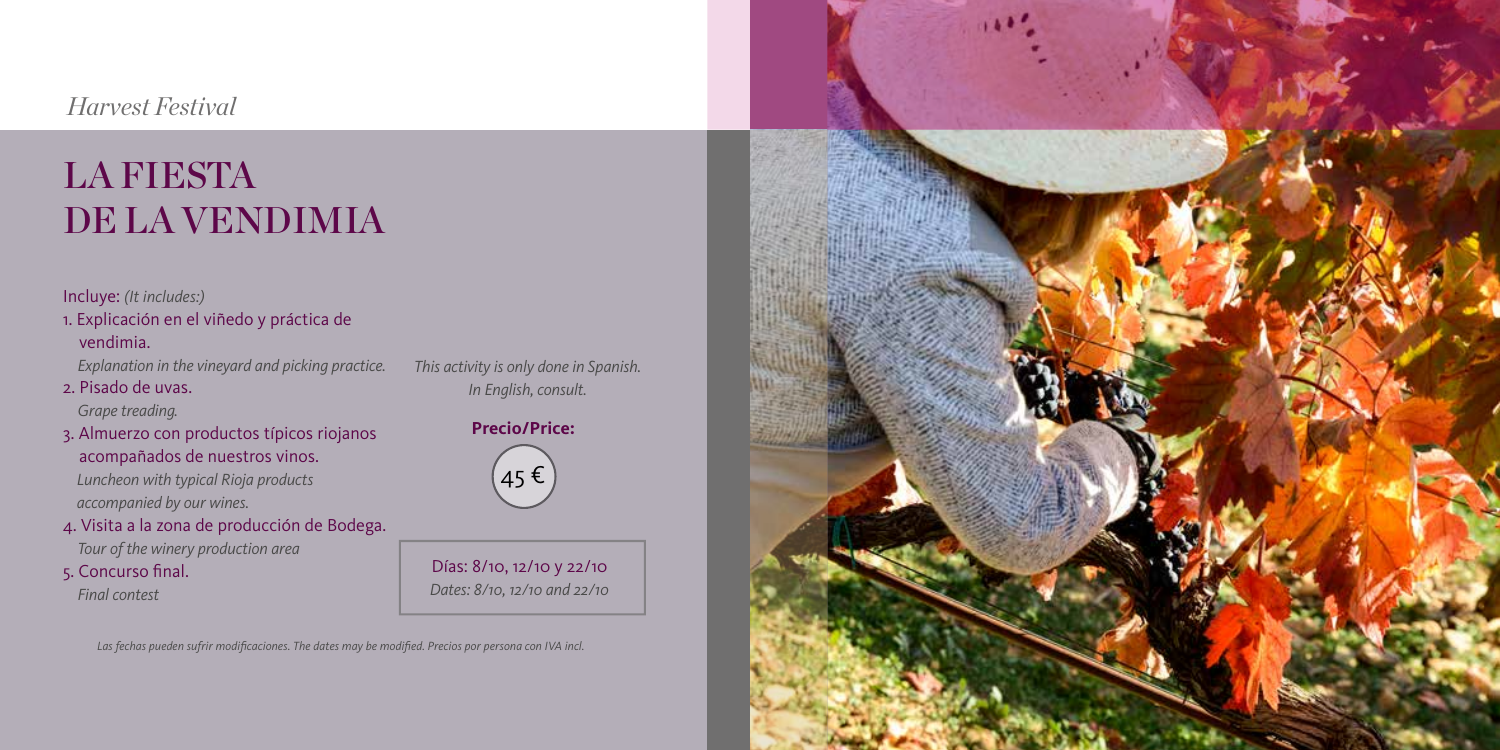## CATA DE UVAS ALREDEDOR DEL MUNDO

*Grape tasting around the world*

El vino tiene muchas caras representadas en cada una de las variedades con las que se elabora. En el Jardín de Baco, sala exterior del Museo, podrás descubrir una colección de más de 200 uvas diferentes de España y del Mundo.

En este curso realizaremos una cata de diferentes variedades de uva, desde las más habituales en la elaboración de vino hasta las más atípicas y peculiares. Queremos que descubras el origen del vino, las variedades de uva de las que nacen los vinos de todo el mundo.

*Wine has many faces represented in each of the grape varieties used to make it. In Bacchus garden, the outdoor exhibition area of the Museum, you can discover a collection of more than 200 different grapes from Spain and around the world.*

*In this experience we will conduct a tasting of different grape varieties, from the most commonly used in making wine to the most atypical and peculiar. We would like you to discover the source of wine, the grape varieties from which the wines in all the world come from.*

*(This activity is only done in Spanish. In English, consult.)*



1/10 y 15/10 y 29/10 **a las 12h** *1st, 15th, 29th october at 12h*

# RESTAURANTE

*Restaurant*

Descubre en nuestro restaurante una nueva forma de acercarte a la gastronomía con este menú especial vendimias.

> *Discover in our restaurant a new approach to cuisine with this special harvest menu.*

## **MENÚ VENDIMIA 2017 / 2017 HARVEST MENU**

#### *Aperitivo Vivanco*

#### *Vivanco Appetizer*

*Vieira Escabechada con Setas Enoki y Pimientos Asados Scallop escabèche with Enoki Mushrooms and Roasted Peppers Cebolletas Confitadas con Chipirones y Alioli de Mostaza Confit Spring Onions with Baby Squid and Mustard Allioli A elegir: Rodaballo Asado con Buñuelo de Changurro o Manitas de Cerdo Rellenas de Setas de La Rioja con Puré de Cítricos Your pick: Baked Turbot with a Spider Crab Fritter or Pig's Trotters filled with La Rioja Mushrooms with a Citrus Purée Un Dulce Capricho, Vivanco Crianza, Agua Mineral, Pan Casero, Café A Sweet Treat, Vivanco Crianza, Mineral Water, Bread and Coffee*

41,50 €

*Las fechas pueden sufrir modificaciones. The dates may be modified. Precios por persona con IVA incl.*

*IVA incl. VAT included*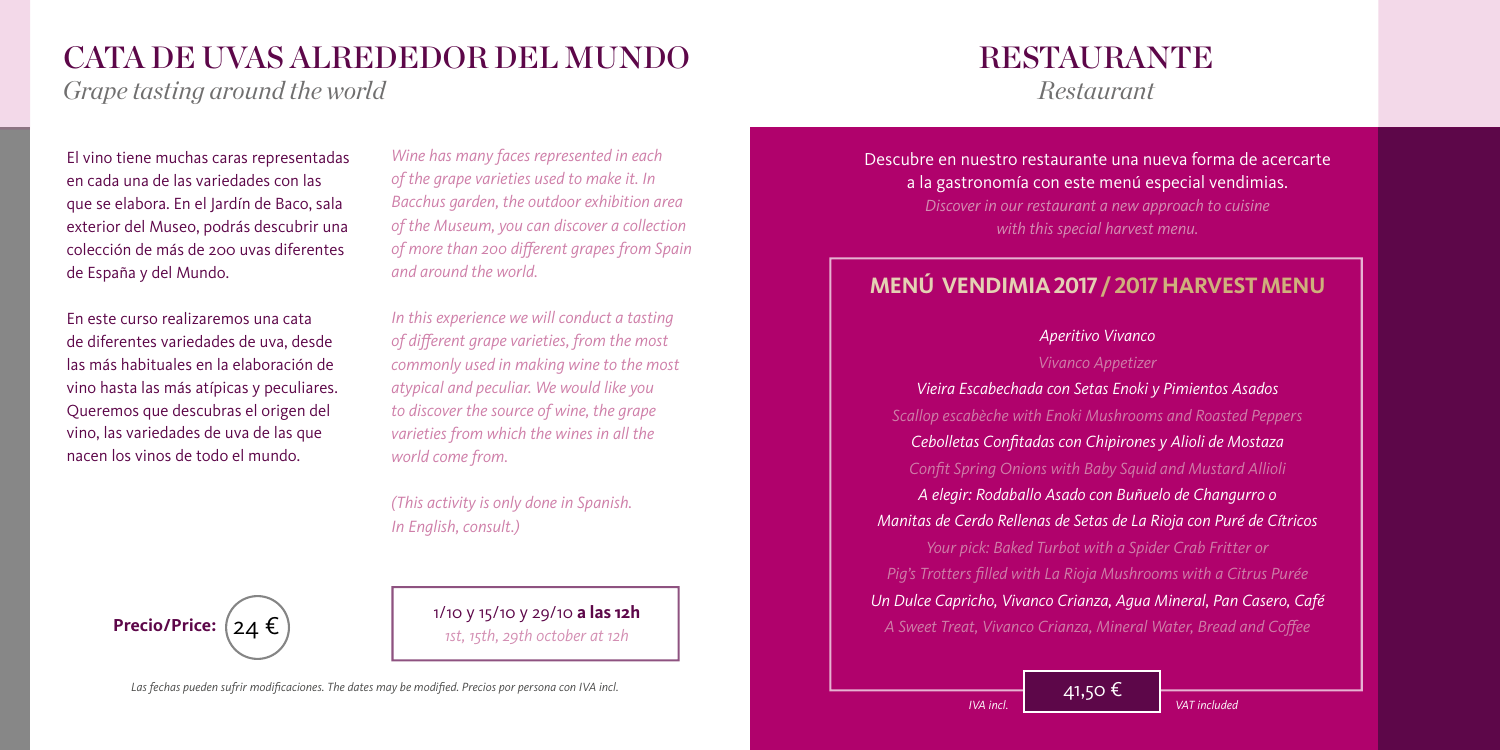## VIVANCO SE RENUEVA EN VENDIMIAS

*Vivanco is renewed at vintage time*

Al igual que el ciclo de la vid se renueva anualmente, Vivanco lo hace también con visitas renovadas a su Museo y Bodega.

Certificado por OMT – UNESCO como el mejor Museo del Vino del mundo, descubre en sus diferentes salas las nuevas incorporaciones entorno a la Cultura del Vino, entre las que destacan: un mercader chino de terracota de la Dinastía Tang del 618 – 907, un óleo flamenco de Arnold Boonen fechado en el siglo XVII o la figura de marfil y bronce de una ninfa con fauno de comienzos del siglo XX.

Conoce de primera mano los procesos de elaboración del vino en plena vendimia, con las visitas guiadas a Bodegas Vivanco, rodeados de nuestros viñedos y la Sierra de Cantabria, en una de las épocas más bellas y espectaculares del año en La Rioja.

*Just as the vine cycle is renewed annually, Vivanco also renews its Museum and Winery tours. Certified by OMT - UNESCO as best Wine Museum in the world. Discover new Wine Culture additions in the different rooms, including: a Chinese terracotta merchant from the Tang Dynasty (618-907), a 17th century Flemish oil painting by Arnold Boonen and an ivory and bronze figurine of a nymph with a faun from the early 20th century.*

*Learn first-hand about winemaking processes during the grape harvest, with guided tours of Bodegas Vivanco, surrounded by our vineyards and the Sierra de Cantabria, in one of the most beautiful and spectacular times of the year in La Rioja.*



## VIVANCO KIDS *Child activities*

## GYMKANA "EL GENIO DE LA BOTELLA"

*Vivanco Kids propone una experiencia singular para que los niños descubran de forma divertida, en familia o con su grupo de amigos, hasta dónde llegan sus sentidos. La Gymkana El genio de la botella nos invita a investigar la Cultura del Vino entre pistas escondidas en el viñedo, piezas milenarias, barricas y obras de arte contemporáneas.* 

*Vivanco Kids offers a unique experience for children to discover how far their senses can reach in a fun way, with their family or friends. The gymkana The genie in a bottle invites you to investigate Wine Culture through clues hidden in the vineyard, thousand-year-old pieces, barrels and contemporary works of art. (This activity is only done in Spanish. In English, consult)*

*Las fechas pueden sufrir modificaciones. The dates may be modified. Precios por persona con IVA incl.*



Todos los domingos de octubre, de 12 a 14h. Para niños a partir de 3 años. *Every Sunday (October), from* **12 to 14 hours***. For children from 3 years.*